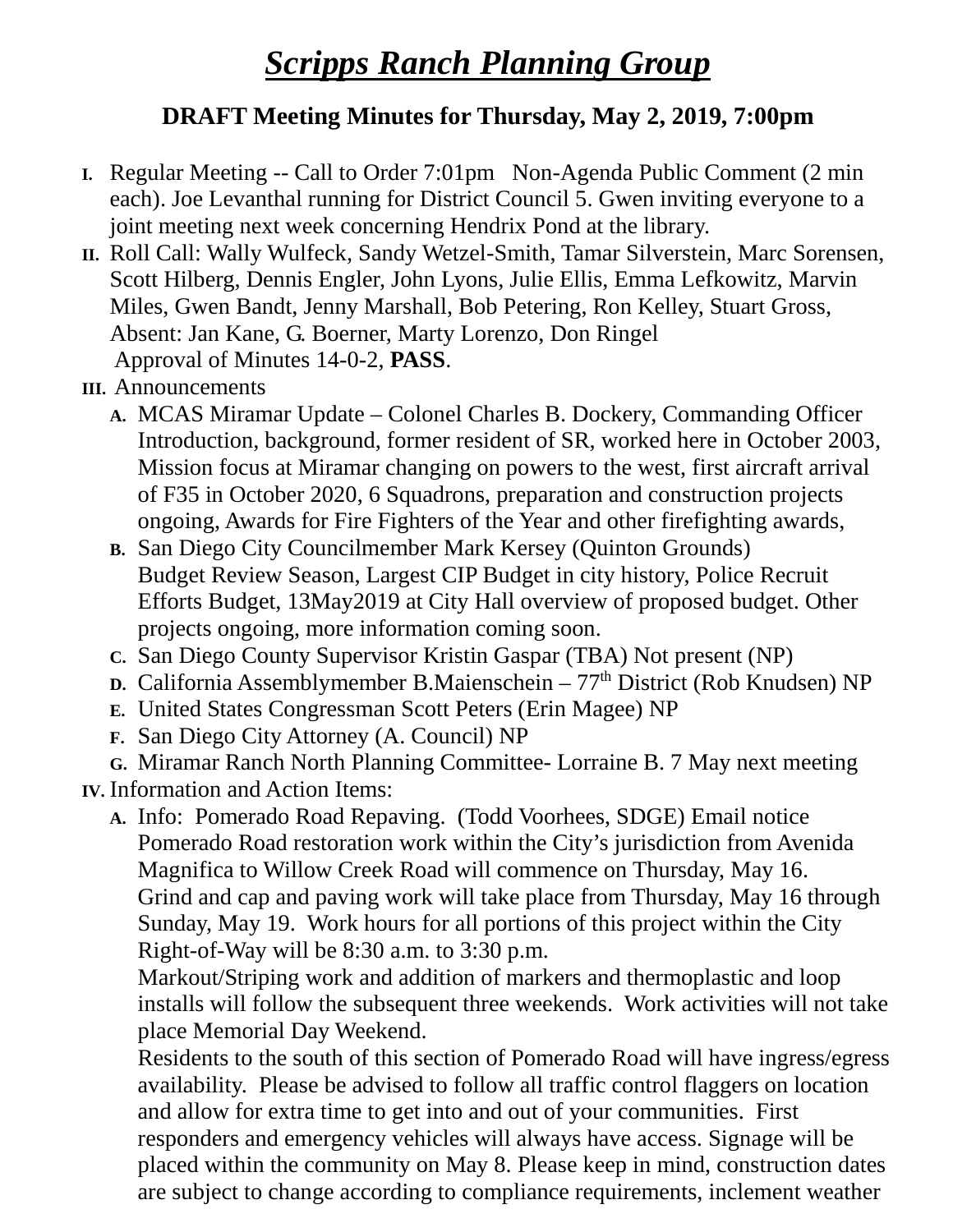or other unforeseen circumstances. Restoration activities within the County and near the Caltrans Rights-of-Way along Pomerado Road from Willow Creek Road to I-15 will be scheduled and completed upon receipt of County and Caltrans traffic control permits.

- **B.** Info: Pure Water Program Miramar Reservoir Study (Joseph Quicho, Engineer; Tiffany Ngo, Community Outreach Specialist, Public Utilities Department) Construction soon to start Phase 1 project, 2035 Goal to use water locally, this project will provide around 53 million gallons of water per day, pipeline routes, processing stations, plant doubling capacities, treated water through a 5 step process, Fall 2019 start of construction, pump station construction in 2020 along with other pipelines. Contract bids being accepted, loans from EPA and Bureau of Reclamation to support the project. Tracer study to document the assessment of how the water moves through the reservoir, it is required as part of regulations. This initial study will mandate another tracer study before introducing the Pure Water into the reservoir, then 6 months later, another Tracer Study is required to detect the hydrodynamic model of the flow of the water. Detection will be through photometric water measurements. Set up buoys and station markers on the reservoir, a floating work platform 20X20, water quality profiles will be tested during the study. Tracer won't be visible on the surface, it will be released 30 ft. deep into reservoir, in June tracer testing will begin. Water will be pump in and out of reservoir during testing, night time sampling will occur at least for the first two days. Float platform will be on reservoir for at least 2 weeks. Will need to close the reservoir during the first two days of testing, closed to boat traffic on the reservoir, signs will be posted on kiosk. Tracer is non-toxic, fishing can be done from the shoreline. The EIR denied any impact to the land, homes and businesses. The contractors will be chosen July/August, afterwards the SRPG, businesses and community will meet with the contractors awarded the project to discuss specifics.
- **C.** Action: Community Plan Amendment Initiation for the Phair Company Development of the Renzulli Property. (Austin Dias, The Phair Company). Request vote to initiate a rezone of property, analytic work can start after the approval of the initiation process.

Motion/2nd: Lyons/Ilko 16-0-0 **PASS**

Motion: Authorize chair to write a letter to recommend initiation of Rezone and CPA for the Renzulli property.

**D.** Info/Action: Senate Bill 50, 330, and related measures. The San Francisco Board of Supervisors and Los Angeles City Council voted to oppose the legislation, while the San Diego City Council has yet to weigh in one way or another. SB50: Changes density limits for homes that are in areas of good schools, which would allow 4-5 story apartments in Scripps Ranch. This change usurps local planning authority. SRPG Votes for the chair to write a letter to the City Council to oppose bill SB50 and other similar bills like SB330 that moves local control away from communities.